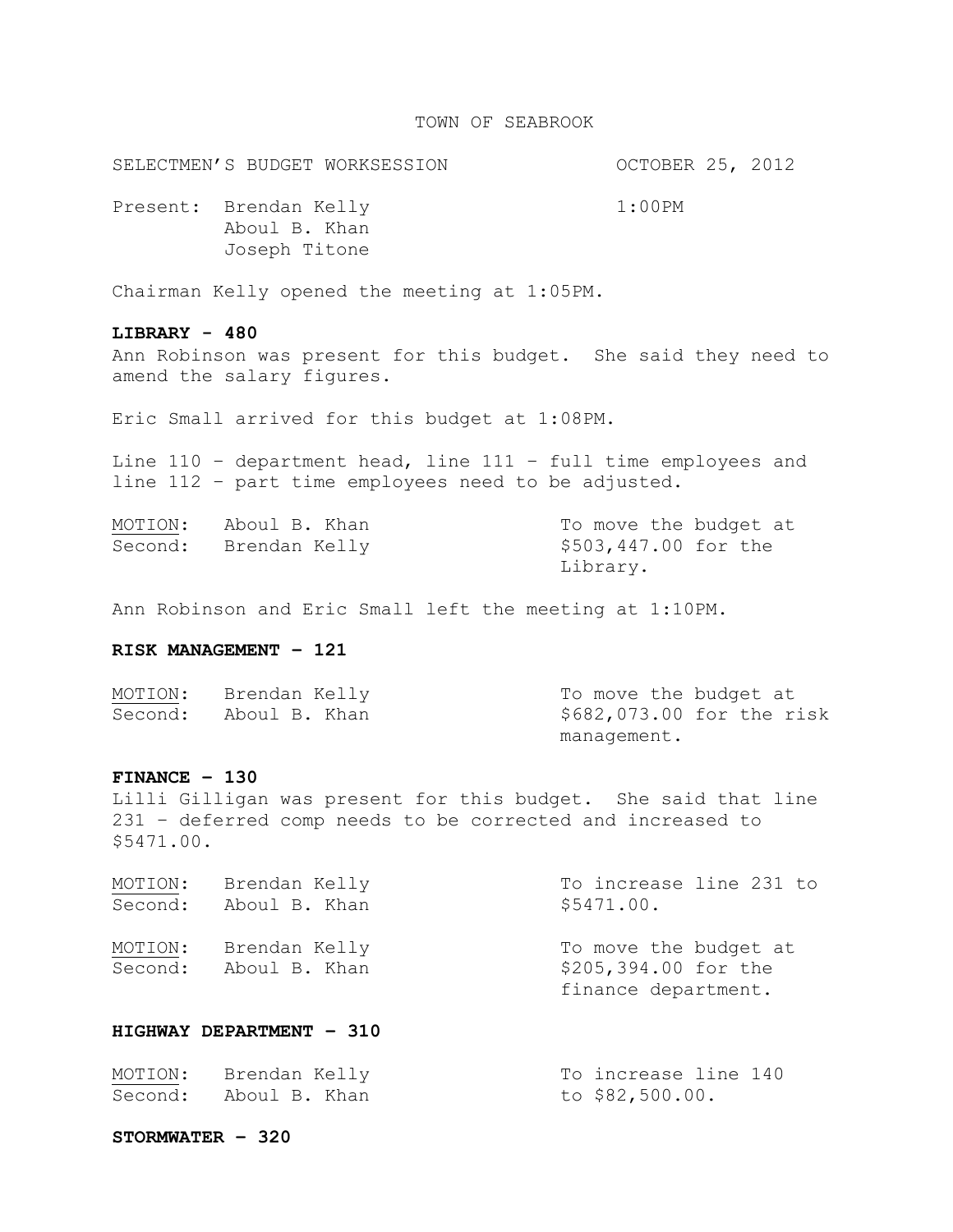| Second: | Aboul B. Khan | to $$60,500.00.$     |
|---------|---------------|----------------------|
| MOTION: | Brendan Kelly | To decrease line 510 |

# **RUBBISH – 330**

| MOTION: Brendan Kelly | To add line 245 $-$     |
|-----------------------|-------------------------|
| Second: Aboul B. Khan | education in the amount |
|                       | of \$2750.00.           |

# **BEACH & PIER – 451**

| MOTION: | Brendan Kelly         | To decrease line 855 to |
|---------|-----------------------|-------------------------|
|         | Second: Aboul B. Khan | \$5000.00.              |

## **RECREATION – 460**

| MOTION: Brendan Kelly | To decrease line 290 to |
|-----------------------|-------------------------|
| Second: Aboul B. Khan | \$4444.00.              |

# **RECREATION REVOLVING ACCOUNT**

Ms. Gilligan explained the account and how the funds are spent.

| MOTION:<br>Second: | Brendan Kelly<br>Aboul B. Khan | To approve the<br>expenditures for<br>\$52,939.00. |
|--------------------|--------------------------------|----------------------------------------------------|
| MOTION:            | Aboul B. Khan                  | To approve the revenues                            |
| Second:            | Brendan Kelly                  | for $$52,939.00.$                                  |

# **REVENUES – TOWN MANAGER**

| MOTION: | Aboul B. Khan         | To approve the revenues |
|---------|-----------------------|-------------------------|
|         | Second: Brendan Kelly | at \$535,718.00.        |

#### **REVENUES – COMMERCIAL REFUSE LICENSE FEE**

| MOTION: Aboul B. Khan |             | To approve the revenues |
|-----------------------|-------------|-------------------------|
| Second: Brendan Kelly | at \$50.00. |                         |

# **REVENUES – TOWN HALL**

| MOTION:   | Brendan Kelly |                 | To approve the revenues |
|-----------|---------------|-----------------|-------------------------|
| Second:   | Aboul B. Khan | at \$28,300.00. |                         |
| Unanimous |               |                 |                         |

# **REVENUES – SEWER**

|  | MOTION: Aboul B. Khan | To approve the revenues |
|--|-----------------------|-------------------------|
|--|-----------------------|-------------------------|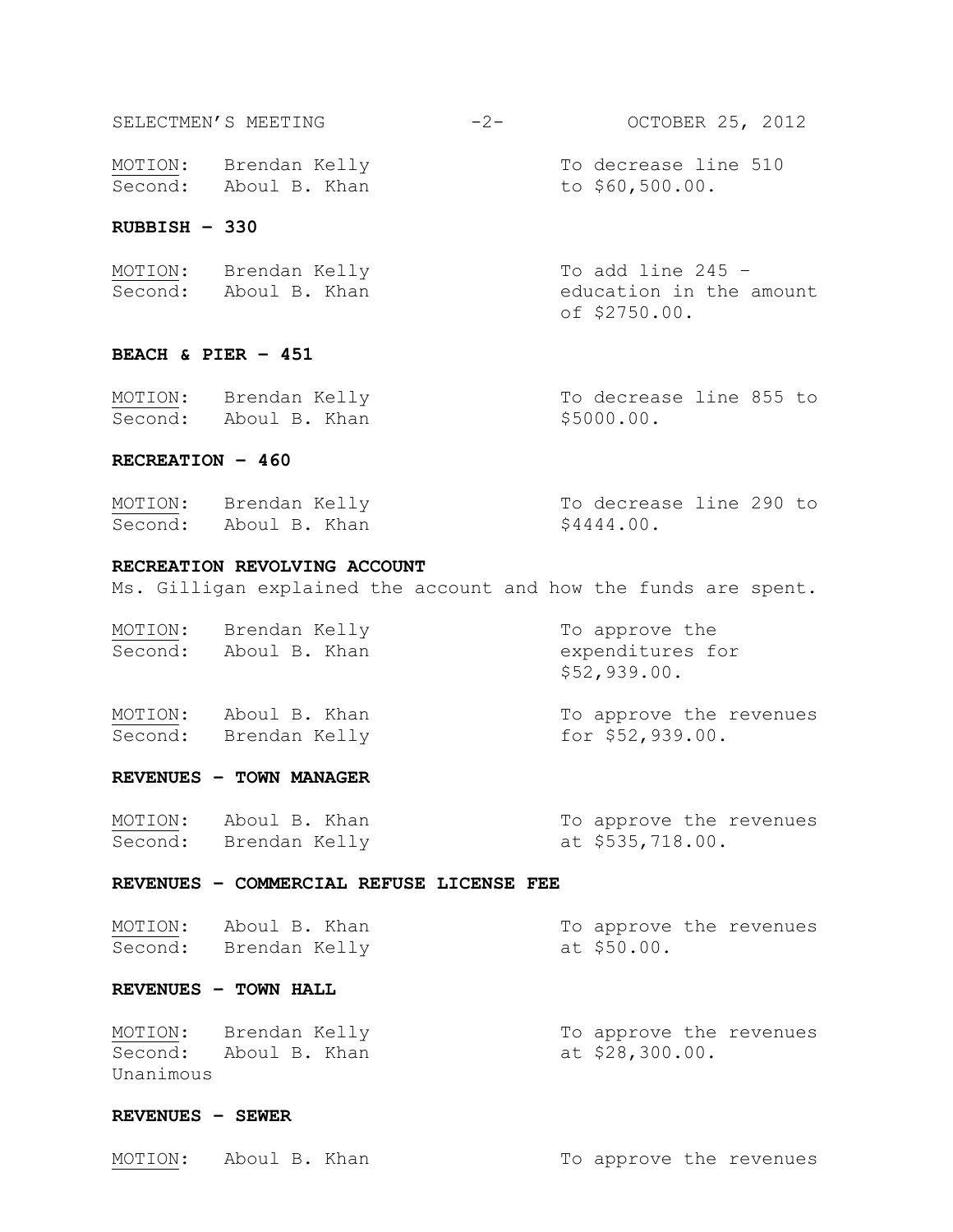| SELECTMEN'S MEETING | OCTOBER 25, 2012<br>$-3-$ |  |
|---------------------|---------------------------|--|
|                     |                           |  |

Second: Brendan Kelly at \$459,597.00.

## **PLANNING BOARD - 170**

| MOTION: | Aboul B. Khan                          | To reduce line 112 to                                           |
|---------|----------------------------------------|-----------------------------------------------------------------|
|         | Second: Brendan Kelly                  | \$40,014.00.                                                    |
| MOTION: | Aboul B. Khan<br>Second: Brendan Kelly | To reduce line 220 to<br>\$3061.00.                             |
| MOTION: | Brendan Kelly<br>Second: Aboul B. Khan | To move the budget at<br>\$82,525.00 for the<br>planning board. |

#### **HUMAN SERVICE AGENCIES**

Mr. Khan requested any agency requesting more than \$10K in funding go on the ballot as stand-alone articles. He would like to give the agency an opportunity to come into the next Board of Selectmen's meeting to explain their request for 2013.

| MOTION: | Aboul B. Khan | To have any agency       |
|---------|---------------|--------------------------|
| Second: | Brendan Kelly | with \$10K or greater in |
|         |               | funding to be a stand    |
|         |               | alone article.           |

Mr. Kelly listed the 3 agencies that are \$10K or greater and said they would be invited to the Selectmen's meeting on November 7. If the agency submits their request for less than \$10K they will be included in the overall article.

Mr. Kelly read the budget summary for 2013.

|  | MOTION: Brendan Kelly | To approve the bottom |  |  |  |
|--|-----------------------|-----------------------|--|--|--|
|  | Second: Aboul B. Khan | line budget of        |  |  |  |
|  |                       | \$18,562,823.00.      |  |  |  |

Mr. Khan requested the Town Manager to look into the cost of the street lights and if they are all necessary.

Mr. Khan requested the Town Manager to look into the Community Action Building and why the Town provides a custodian to maintain the building on overtime.

| MOTION: Aboul B. Khan | To adjourn the meeting |  |
|-----------------------|------------------------|--|
| Second: Brendan Kelly | at 1:57PM.             |  |